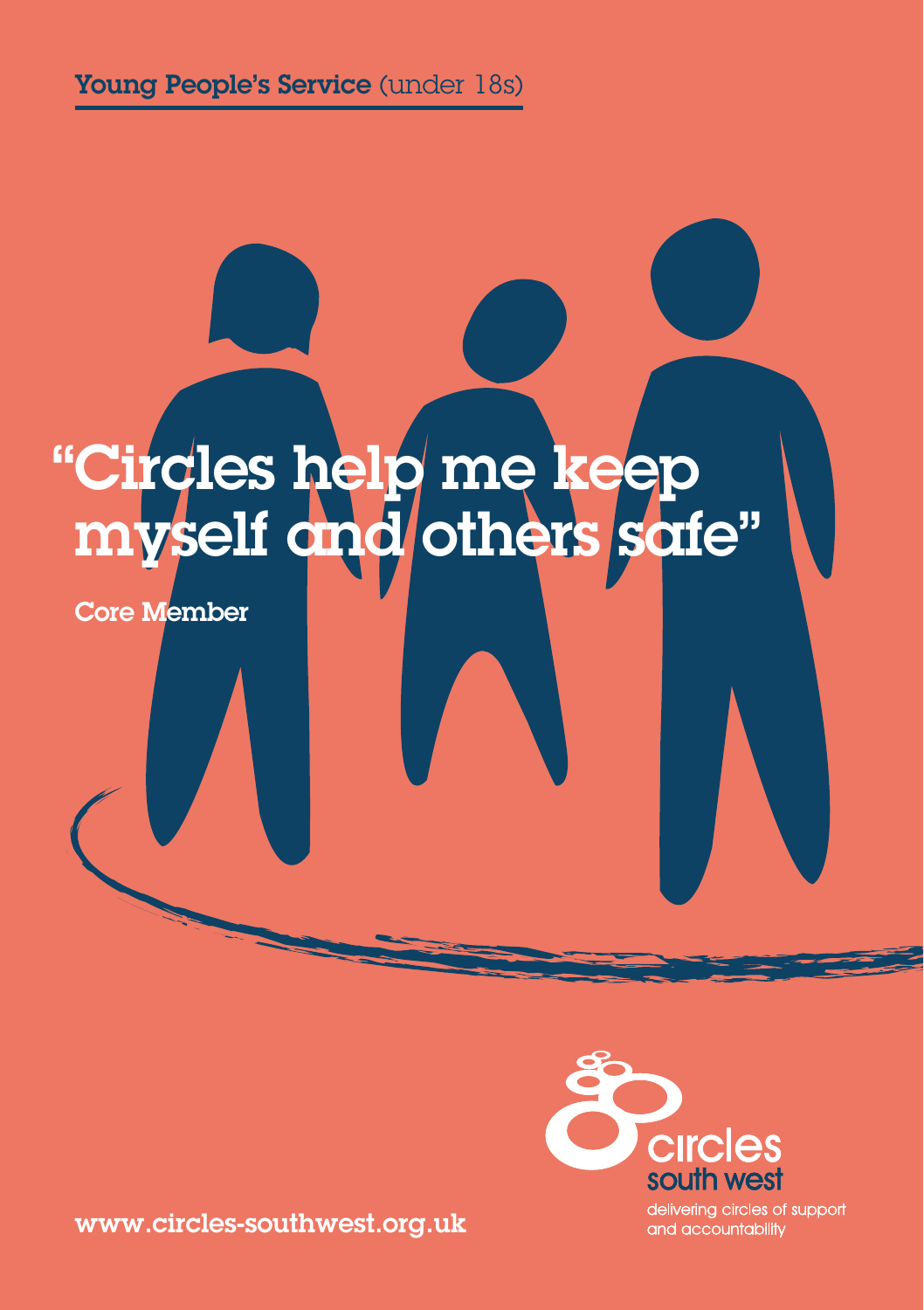Youth Circles are for young people aged 10-17 years who have engaged in harmful sexual behaviour and want to stop. You may be working with Be Safe, social care or the youth offending team or have just finished working with them. Youth Circles are organised by Circles South West, an independent charity established in 2010. We work with social care, health, police, probation and youth offending services to provide specialist support and accountability in the community.

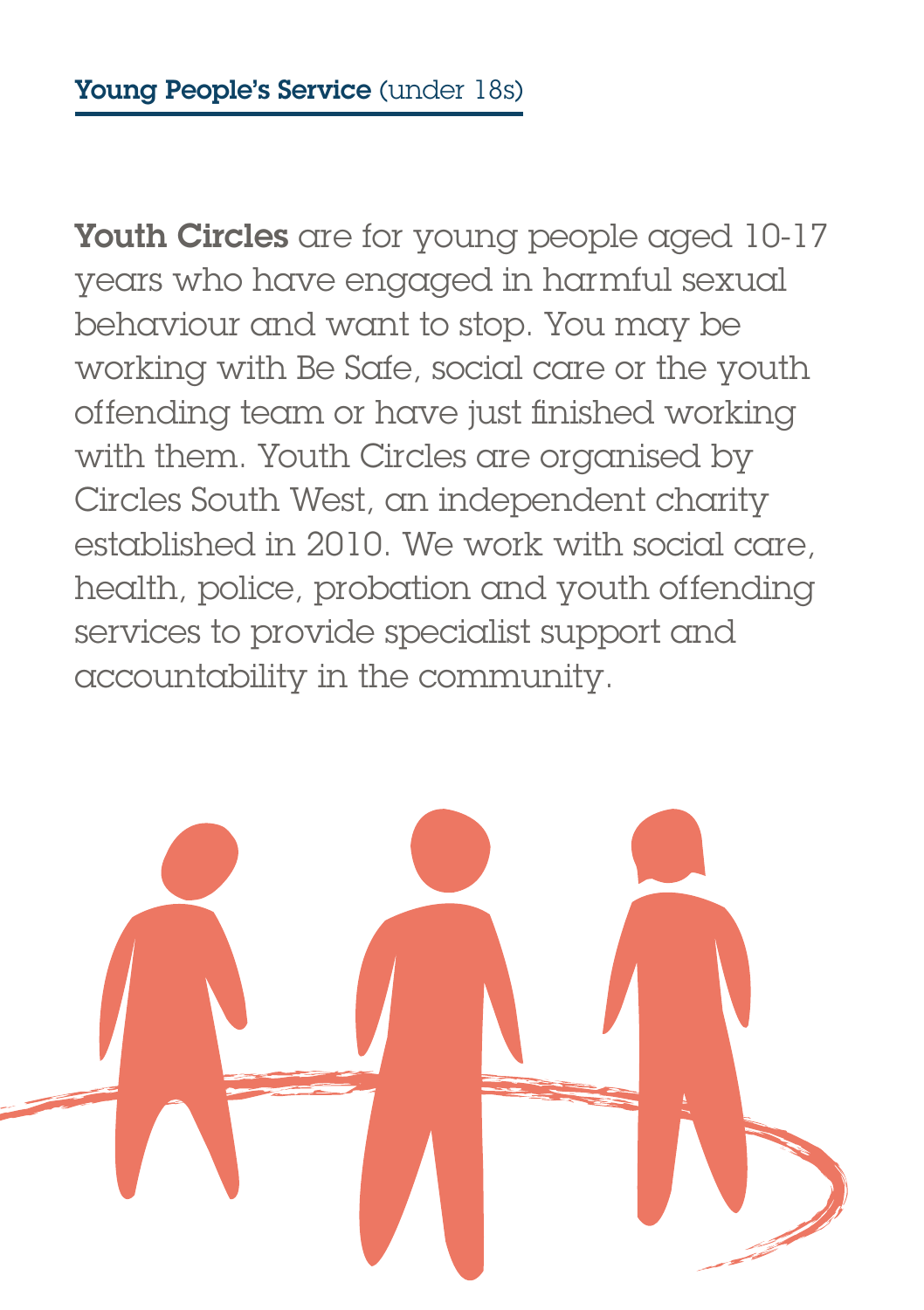#### How it works

A Circle consists of a Core Member (you) and up to four specially trained community volunteers. They have been told about your harmful sexual behaviour and will help you avoid behaving in harmful ways in the future. Your Circle is there to support you and help with practical things like exams, job interviews or college applications, social skills and bus travel. Your Circle will also "hold you to account", which means that from time to time you will be encouraged to talk about your sexual thoughts and feelings.

#### The meetings

A Circle meets for around an hour once a week for up to 12 months. The first meeting will probably take place in a council building and, after that you will meet at a cafe or do activities such as bowling, playing pool and trampolining.

#### Your commitment

You don't have to join a Circle – they are voluntary, no one can make you do it and it isn't allowed to be a condition of a Community Order or Licence. However, if you do decide to join a Circle, we hope you will get a lot out of it – it's a place to talk about things that are worrying you, your hopes for the future and to get help with things that you find difficult. Our volunteers have chosen to give up their time to help young people like you build confidence and have fun.

#### Next steps

If you are interested in joining  $\alpha$  circle, speak to your parent or carer and then to a professional – for example, a Be Safe worker, social worker or member of the youth offending team. They will complete a referral and send it to us, then someone from Circles South West will come and meet you and your parent/carer for a chat. If it's suitable, we will try to set up your Circle as soon as possible.